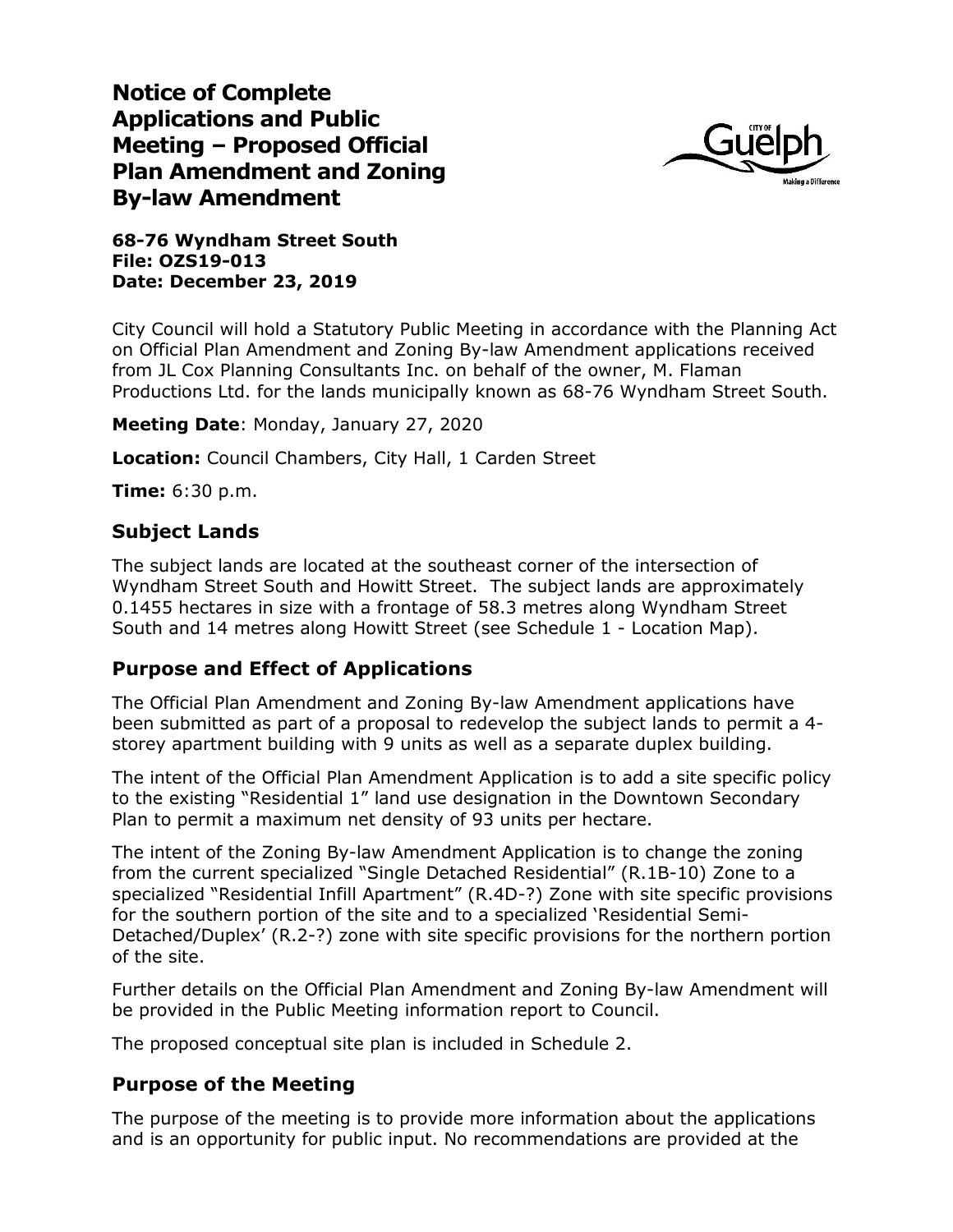Public Meeting and City Council will not be making any decision at this meeting. A recommendation report will be prepared and presented at a subsequent meeting of City Council following a full review of the applications.

## **Other Applications**

The subject lands are not subject to any other application under the Planning Act.

## **To Speak at Council or Provide Written Comments**

Any person may attend the meeting and provide written or verbal comments and/or be notified of any future public meetings or decisions on the application(s).

- 1. To speak to Council on the application, you may register as a delegation by contacting the City Clerk's Office, City Hall, no later than 10:00 a.m. on Friday, January 24, 2020 in any of the following ways:
	- Register online at quelph.ca/delegations
	- By Phone at 519-837-5603 or TTY 519-826-9771
	- By Email at [clerks@guelph.ca](file://///city.guelph.ca/ServiceAreas01$/IDE/Planning/STAFF%20FOLDERS/Katie/Development%20Applications/360%20Whitelaw%20Road%20ZC%20OP/clerks@guelph.ca)
	- In person at the ServiceGuelph Counter at City Hall, 1 Carden Street, Guelph
	- By regular mail or courier to Guelph City Clerk, 1 Carden Street, Guelph ON N1H 3A1
- 2. You may attend the meeting and request to speak at the meeting.
- 3. To submit written comments to Council on the application, you must submit them to the City Clerk's Office, City Hall, no later than 10:00 a.m. on Friday, January 24, 2020 in any of the following ways:
	- By Email at [clerks@guelph.ca](file://///city.guelph.ca/ServiceAreas01$/IDE/Planning/STAFF%20FOLDERS/Katie/Development%20Applications/360%20Whitelaw%20Road%20ZC%20OP/clerks@guelph.ca)
	- In person at the ServiceGuelph Counter at City Hall, 1 Carden St, Guelph
	- By regular mail or courier to Guelph City Clerk, 1 Carden Street, Guelph ON N1H 3A1

If you wish to be notified of the decision of the City of Guelph on the proposed Official Plan Amendment and Zoning By-law Amendment applications (when a future decision is made), you must make a written request to the City Clerk. The City Clerk's contact information is provided above.

### **Notice of Information Collection**

Personal information is being collected in order to gather feedback and communicate with interested parties regarding this development proposal. Information provided for or presented at a public meeting is considered a public record and may be posted to the City's website or made available to the public upon request.

Personal information, as defined by Section 2 of the Municipal Freedom of Information and Protection of Privacy Act (MFIPPA), is collected under the authority of the Municipal Act, 2001, and the Planning Act, R.S.O. 1990, c.P. 13, and in accordance with the provisions of MFIPPA. For questions regarding the collection, use, and disclosure of this information please contact the Information and Access Coordinator at 519-822-1260 extension 2349 or privacy@guelph.ca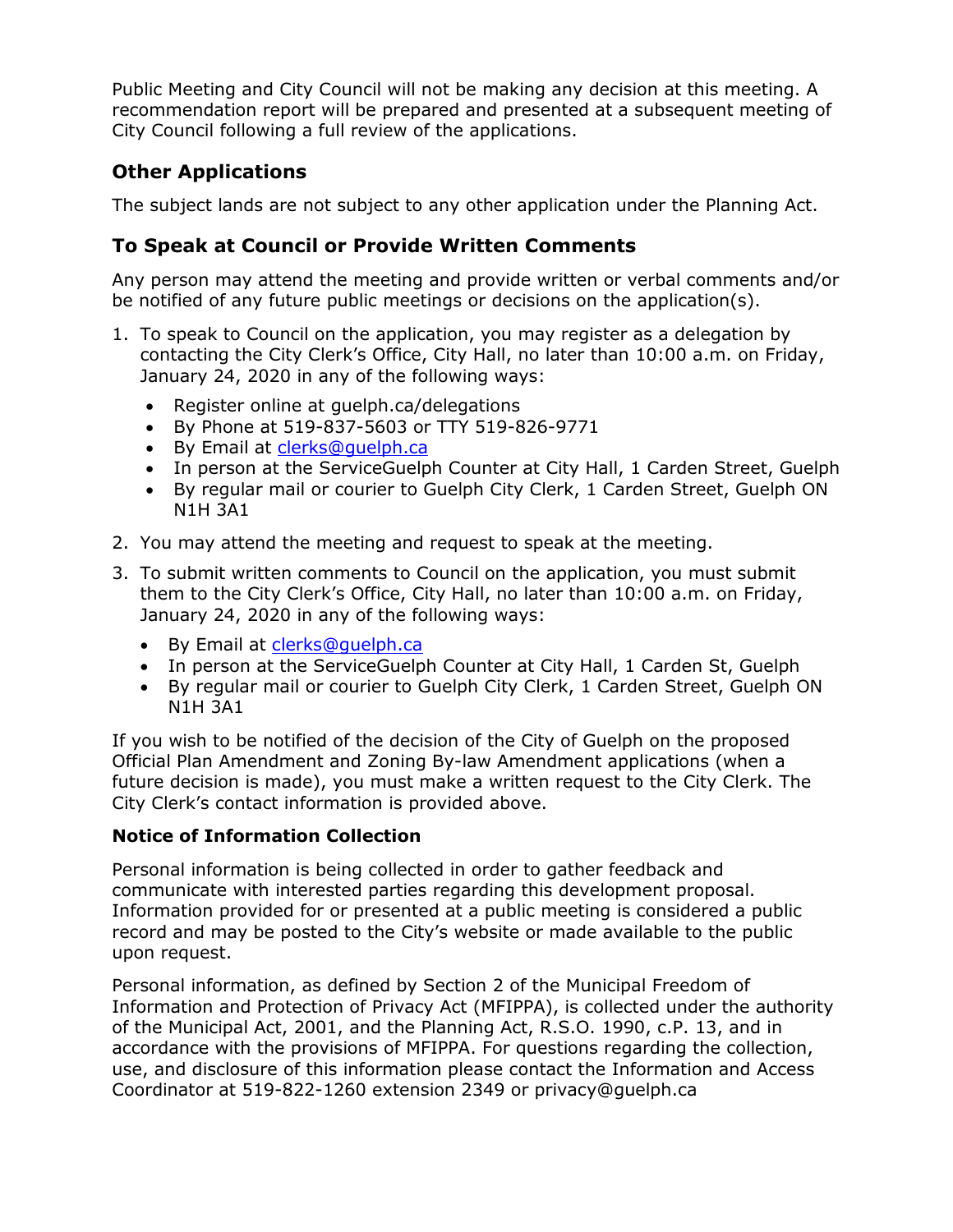### **Appeals Information**

Information about the LPAT and rights of appeal can be found on their website at: [LPAT Website](http://elto.gov.on.ca/tribunals/lpat/about-lpat/)

- i. If a person or public body would otherwise have an ability to appeal the decision of Guelph City Council to the Local Planning Appeal Tribunal but the person or public body does not make oral submissions at a public meeting or make written submissions to the City of Guelph before the by-law is passed, the person or public body is not entitled to appeal the decision.
- ii. If a person or public body does not make oral submissions at a public meeting, or make written submissions to the City of Guelph before the bylaw is passed, the person or public body may not be added as a party to the hearing of an appeal before the Local Planning Appeal Tribunal unless, in the opinion of the Tribunal, there are reasonable grounds to do so.

#### **Requirement for Owners of Multi-tenant Buildings**

Upon receiving this Notice, owners of multi-tenant buildings with seven (7) or more residential units are required under the Planning Act to post this Notice of Public Meeting in a location that is clearly visible to all tenants (i.e. building or community notice board). The Notice shall remain posted until the day after the Public Meeting (January 2, 2020).

### **Additional Information**

Documents relating to the planning application are available online at **guelph.ca/development** under **68-76 Wyndham Street South**. Printouts of these documents are available to review by scheduling an appointment with the Planner during regular office hours.

Please note that copies of the Staff Report will be available on January 17, 2020 after 12:00 p.m. and will be posted online or may be picked up at Planning and Building Services, 3rd floor, 1 Carden Street on, or after this date.

For additional information, please contact the planner managing the file:

Michael Witmer, MCIP, RPP Senior Development Planner Planning and Building Services Phone: 519-837-5616, ext. 2790 Email: michael.witmer@guelph.ca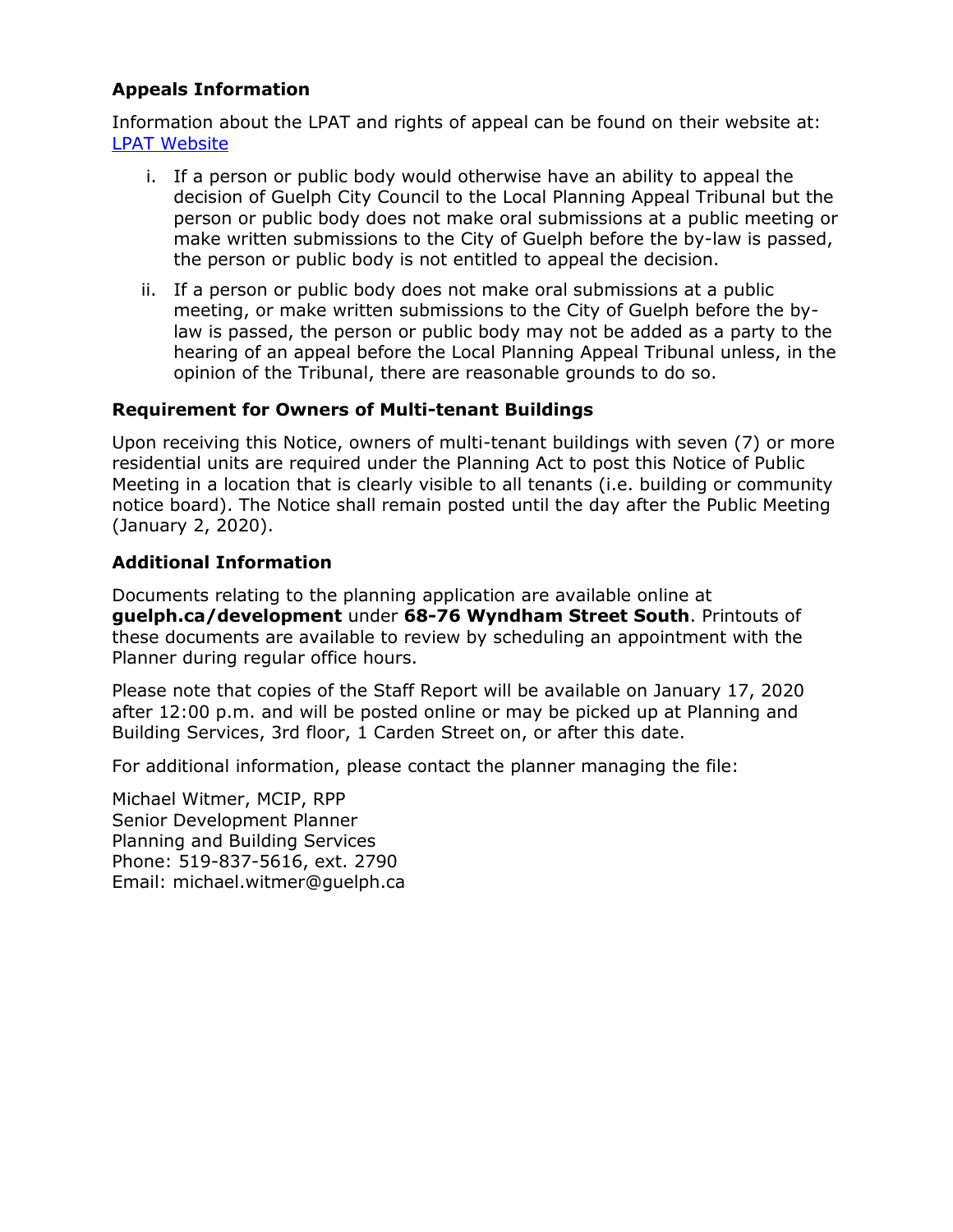

## **Schedule 1 – Location Map and Notice Circulation Area**